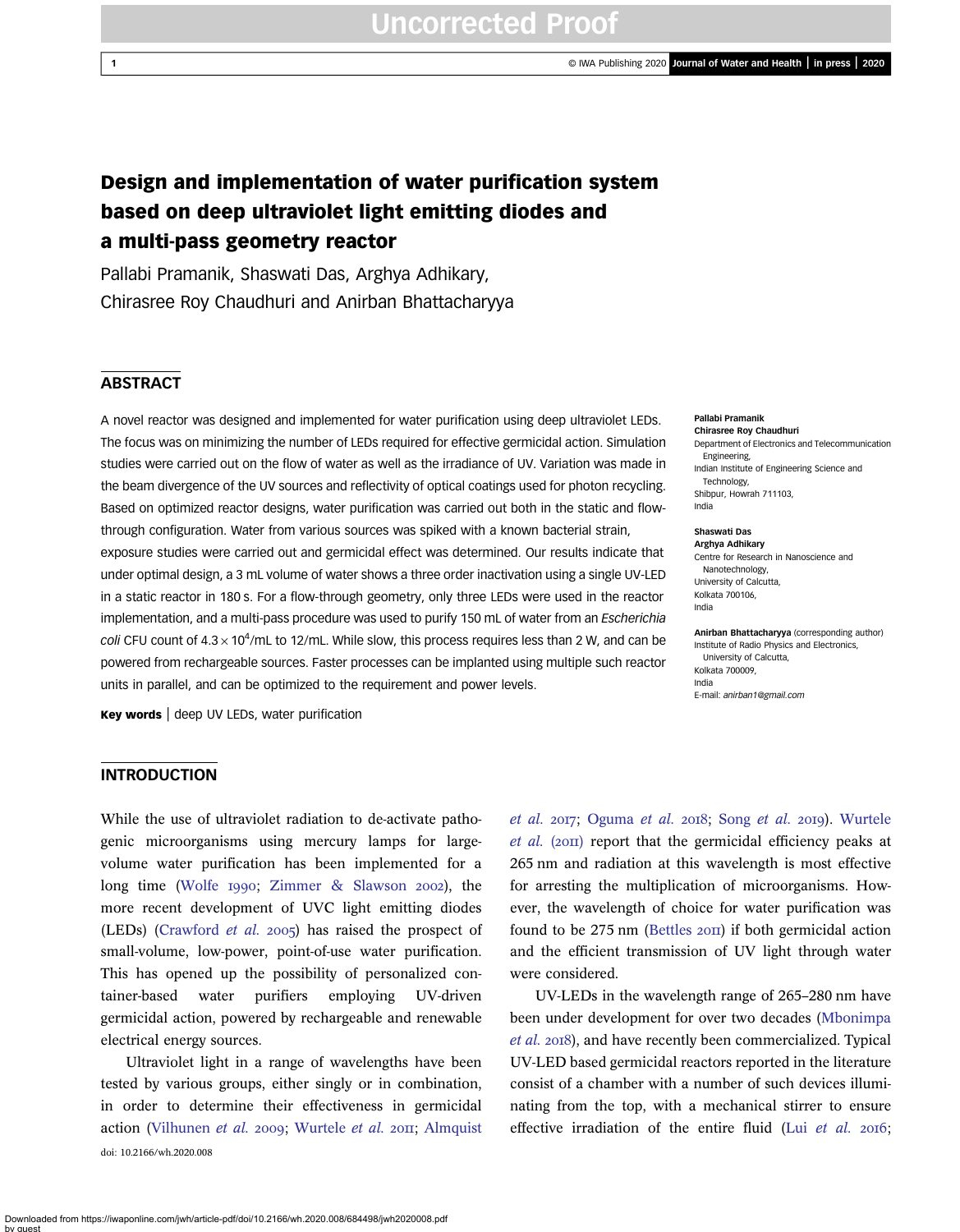Nyangaresi *et al.* 2018: Jarvis *et al.* 2019). Disinfection studies based on 285 nm LEDs were extended for different water qualities and flow rates (Hessling *et al.* 2016). Furthermore, enhancement of efficiency with optimization of the geometrical arrangement of UVC-LEDs within the disinfection apparatus was also studied (Bowker *et al.* 2011; Oguma *et al.* 2016).

An important consideration that must be taken into account during the development of LED-based water purifiers is that despite concentrated effort by many groups, current germicidal UV-LEDs still produce power outputs in low mW levels, and the overall efficiency is far below that for blue or white LEDs (Hirayama  $et$   $al.$   $2015$ ; Moustakas 2016; Kneissl *et al.* 2019). This is due to inherent challenges associated with the III-Nitride materials, especially high Al-containing AlGaN alloys on which these LEDs are based. There are no native substrates for these materials, and heteroepitaxial deposition on to sapphire – the widely used substrate – leads to very high defect levels, thereby reducing wall-plug efficiency. Currently, AlN or GaN free-standing substrates are available, but they are smaller and significantly more expensive than sapphire. All of these make it necessary to design water purification systems that employ a smaller number of UV sources, and focus on optimal recycling of unused photons.

For water purification units designed for small-volume, low-power applications, such as personal portable water purifiers for field-locations powered by solar or other energy harvesting systems, a careful optimization of the overall reactor system design is necessary, taking into account not only the relatively low efficiency of UV-LEDs but also the power requirements for fluid circulation, system control etc. In this paper we propose a versatile and scalable system for water purification based on UV-LEDs, where the throughput can be automatically matched to the available power.

### EXPERIMENTAL METHODS

UV LEDs from LG Innotek (6060 series) nominally emitting at 278 nm with FWHM of 12 nm and a divergence angle of  $121^\circ$  were used as source for germicidal radiation in this work. The LED devices were mounted on a PCB using standard reflow solder and their electrical characteristics were measured using a Keithley 236 Source Measure Unit. Spectral response of the LEDs was determined using a calibrated setup including an Ocean optics USB  $2000+$ spectrometer sensitive to the 200–400 nm range and an integrating sphere. During this measurement a constant current source Keithley 6221 was employed to operate the LED. The angle-dependence of the output was measured by mounting the LED on a Newport rotational stage and collecting the emission at various angles using an optical fiber.

In this work, UV irradiations were performed for both static and circulating volume of water. Pure water (deionized (DI), 18 MOhm) was generated by a Millipore MilliQ system and further processed using a standard autoclave system. Five hundred μL of DH5 alpha strain of *E. coli* was mixed in 50 mL of Luria–Bertani (LB) broth and allowed to incubate at  $37 \degree C$  at 110 rpm for 24 h before plating and further incubating for 24 h. A single colony (pure) was collected from the plate, mixed with 50 mL of LB broth and allowed to incubate for 24 h at  $37 \degree C$ . To form the test-sample, 15 mL of pure water was spiked with  $20 \mu L$  of this bacterial-broth and placed in the reactor to be subjected to UV irradiation.

Two sets of germicidal measurements were carried out during this work. The reactor A, as shown schematically in Figure 1(a), was based on a quartz cuvette of 3 mL capacity with four clear walls (MCQ-4). Optical transmitivity of water samples from different sources with varying level of dissolved and suspended impurities was measured using a Perkin Elmer  $1050+$  UV/Vis/NIR spectrophotometer. For reactor A, the cuvette was enclosed within an optical cavity formed by walls coated with AVIAN B paint from Avian Technologies. A single UV LED was placed on the top-opening of the reactor and the fluid contents directly irradiated. In this technique the photons were reflected back into the liquid both by the quartz–liquid interface as well as the UV-reflective paint.

For determination of effectiveness of the germicidal action, a 3 mL volume of the bacteria-spiked test-sample was filled in a reactor and exposed to UV radiation for bacterial inactivation, where the depth of water was 3 cm. At different times during the exposure, a test-sample of 250 μL was drawn, plated and incubated for CFU counting. Post incubation (incubation time 24 h), the number of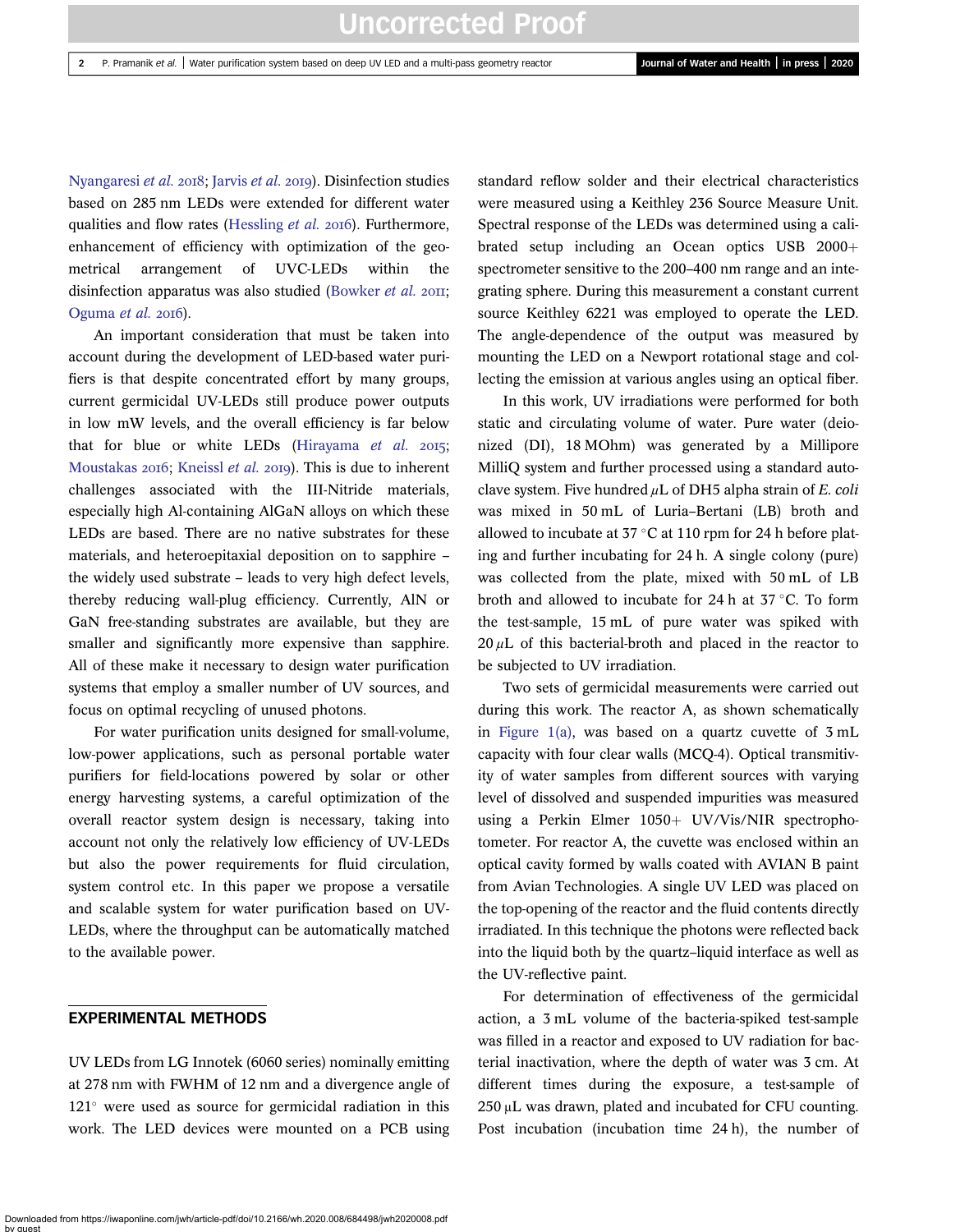#### 3 P. Pramanik et al. | Water purification system based on deep UV LED and a multi-pass geometry reactor Journal of Water and Health | in press | 2020



Figure 1 | Schematic of (a) Reactor A, (b) Reactor B (multi-pass geometry) and (c) purification scheme.

colonies per plate is a direct measure of the degree of disinfection by the UVC LED reactor. In order to study the effect of water quality on the germicidal action, water samples collected from various sources were irradiated and the results were compared.

In order to evaluate the effect of UV irradiation on water in a flow-through geometry, a germicidal Reactor B, whose configuration is shown schematically in Figure  $1(b)$ , was employed. An off-the-shelf flow-cell (STAR-71/Q/10) from Starna was used for this work. This system incorporates two ports for fluid input and output placed on the top face. The inlet consisted of a quartz tube with an inner diameter of 2.2 mm, which on entering the cuvette expanded through a pyramidal diffuser to over 8 mm. The fluid returns through a narrow channel of  $10 \times 1$  mm cross section. Since we have restricted our focus on low-cost and portable solutions, which makes use of a very small chamber and small number of illumination devices, the water can be circulated through the chamber multiple times, and the germicidal action is based on the cumulative effect of the irradiation over a number of passes.

The passage of UV radiation through the system was simulated using a Monte-Carlo ray-tracing software Trace-Pro. In order to understand the effect of the UV irradiance from different commercial LED systems, three different divergence angles (DAs) of 30, 60 and  $120^{\circ}$  were considered for simulation studies. To recycle photons and eliminate losses through the sidewalls, the coating of the back-wall was chosen to be either a white diffuse reflector or a 'perfect' mirror, and its effect on the irradiance was estimated. In addition, the flow of water through the complex path within Reactor B was simulated using COMSOL Multiphysics, which is a Finite Element Analysis solver.

In the experimental studies on flowing water, three LEDs emitting at 278 nm were connected in series to form the array and positioned on one polished and UV-transparent wall of the reactor. Photon recycling was enhanced by placing a diffused UV reflective coating on all the walls, as shown schematically in Figure 1(b). Water flow was carried out using a food-grade peristaltic pump, driven by a controlled DC voltage. In order to enhance the germicidal action a multi-pass process was used for this measurement. The same volume of water was passed through the reactor in multiple passes, while ensuring that no unexposed water remained at the end of each pass. A time gap of a few minutes was maintained between each pass, during which the UV LEDs were left in the on-state. In this method, we avoid the use of a mechanical stirrer, or a large UV-LED array. The water purification process is shown schematically in Figure 1(c).

The test for germicidal action was again carried out using water spiked with *E. coli* bacteria as described previously. A sample of 150 mL of water was mixed with  $200 \mu L$  of bacterial broth, and passed through the system at a rate of 10 mL per min. After passing the entire volume of the test sample through the reactor, a volume of 250 μL was drawn for evaluation before repeating the entire exposure process. This was carried out for up to 10 passes, and samples drawn at the end of a pass were plated, incubated and analyzed for CFU counting. Thus, log inactivation after each pass was evaluated. This CFU counting technique was benchmarked using results from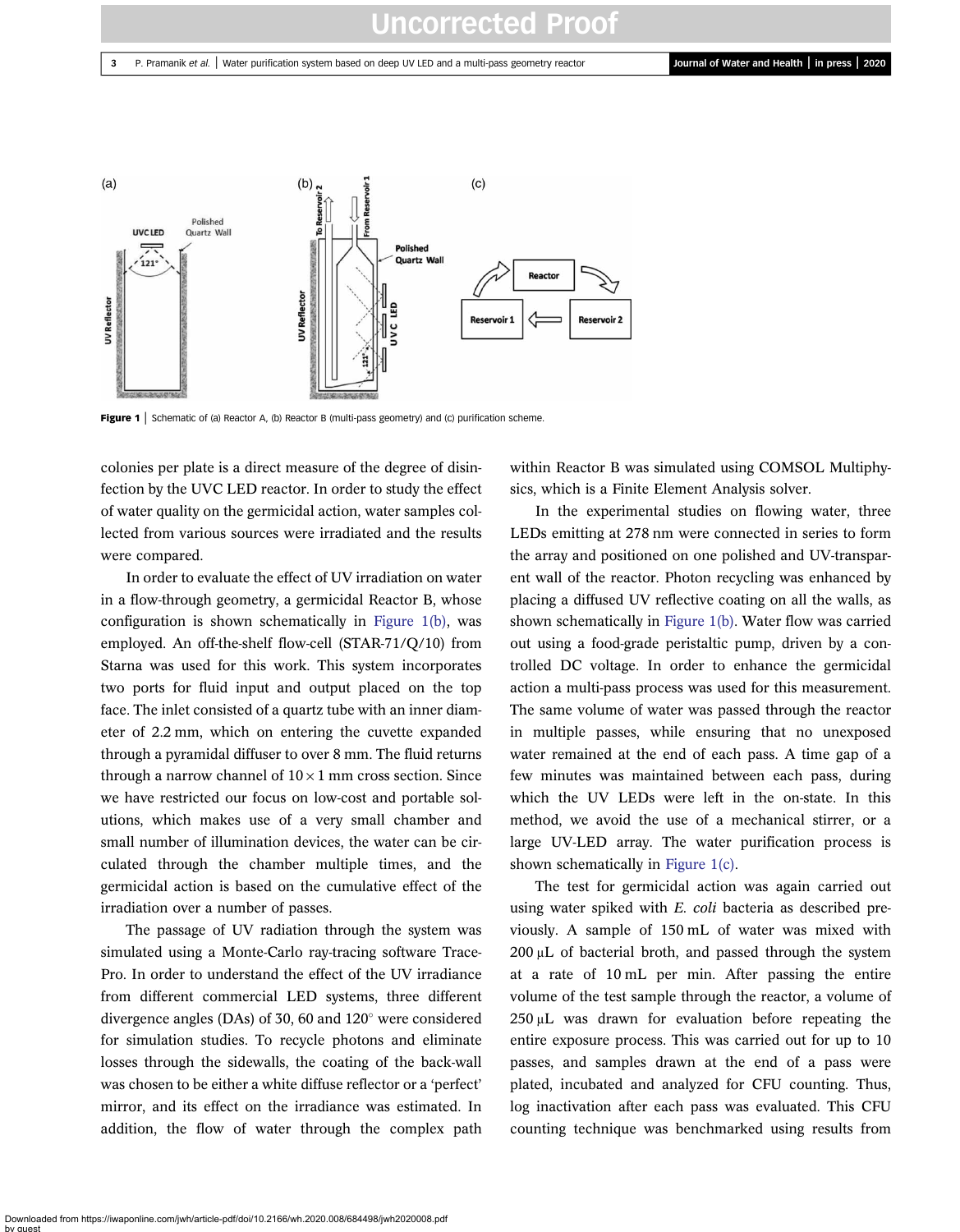the commercial water testing company Qualissure Laboratory Services (Kolkata, India).

### RESULTS AND DISCUSSION

#### Simulation results

The flow Reactor B, as shown in Figure 1(b), was simulated using commercial software TracePro and COMSOL for the UV irradiance and the fluid flow respectively. The 3D model of the reactor is shown in Figure  $2(a)$ , indicating the important components. It is based on a rectangular quartz enclosure incorporating a water flow circuit where both the input and the output occur through tubes attached to the top face. The input chamber 'I' is  $10 \times 40 \times 5$  mm in dimension and it is here that the germicidal action takes place in the presence of UV light. The output channel is a narrow tube and is marked 'O'.

The COMSOL microfluidics module was used to simulate the water flow through the reactor. A 'non-slip wall' was used as the boundary condition. The slice representation of flow rate though the entire path is presented in Figure 2(b). It was observed that while there is a high velocity and very strong non-uniformity within the narrow return tube, the flow in the inlet chamber is slow and very uniform. This is also supported by the 'streamline' data as obtained in Figure 2(c). The results allow a uniform residing time across the cross-section of the inlet chamber; and dosage can be calculated as a direct function of time for a fixed flow rate.

Figure 2(d) shows the 3D irradiance obtained from TracePro simulation results. The wall material was taken to be fused silica and the LED front surface was taken as a Lambertian source. The intensity distribution of three LEDs with beam divergences of 30, 60 and  $120^\circ$  has been studied. It should be noted that the UV-LEDs must be placed at a certain distance from the water, given by the thickness of the walls as well as the gap needed for their electrical isolation for safe operation. Thus, there is a considerable beam divergence by the time the UV light reaches the water surface in the form of a cone with a circular cross section. The results indicate that only the LED with  $120^\circ$  divergence creates a circular spot that fully spans the front face, and forms a high intensity cone, given in red, that nearly covers the entire depth of the water chamber. It can be also visualized that if all three LEDs had a divergence angle of 120 , they would together cover the entire front surface.

In this study the effect of the coating of the opposite wall on the irradiance properties has also been examined. Different optical coatings were placed on the wall opposite to the UV illumination, and its effect is seen by comparing Figure 2(d) and 2(e). It is observed that in the former case where a 'perfect' reflector was used in TracePro, the regions away from the direct path of the incoming beam were mostly dark. In contrast, when a 'diffused white paint' was used in Figure 2(e), the irradiation also reaches the 'shadow' areas and the overall uniformity is improved. It is clear that in the case of a smooth reflecting opposite wall, recycling of photons only occur by specular reflection. In the case of a rough reflecting opposite wall, the diffused reflection enhanced the uniformity of ray distribution within the entire reactor and hence a shadow zone was eliminated.

#### Experimental results

#### Testing of UV-LED and UV reflective paint

The UV LEDs (LEUVA66B00HF00) were tested electrically and optically before incorporation into the water purification systems. They exhibited a turn-on voltage of 5 V and an emission peak at 278 nm. Angle dependent studies indicated the LED viewing angle was  $121^\circ$  and the radiation pattern showed maxima at an angle of 30° from normal. An injection current of 10 mA was obtained at 6.5 V bias voltage, and this was used for all studies reported in this work. For this injection level – that is for an input power of 65 mW – the output UV optical power was measured using a calibrated spectrometer-based system and was found to be ∼0.7 mW.

After coating the Avian B paint on an optically flat surface, a high diffuse reflectivity of 53–61% in the range of 250–280 nm was obtained using a spectrophotometer.

#### Reactor A (static water)

The germicidal action of UV radiation on static water was tested using Reactor A. Using the procedure described previously, a 3 mL pure water sample was spiked with *E. coli* and placed in the reactor. The effect of the UV irradiation

Downloaded from https://iwaponline.com/jwh/article-pdf/doi/10.2166/wh.2020.008/684498/jwh2020008.pdf by guest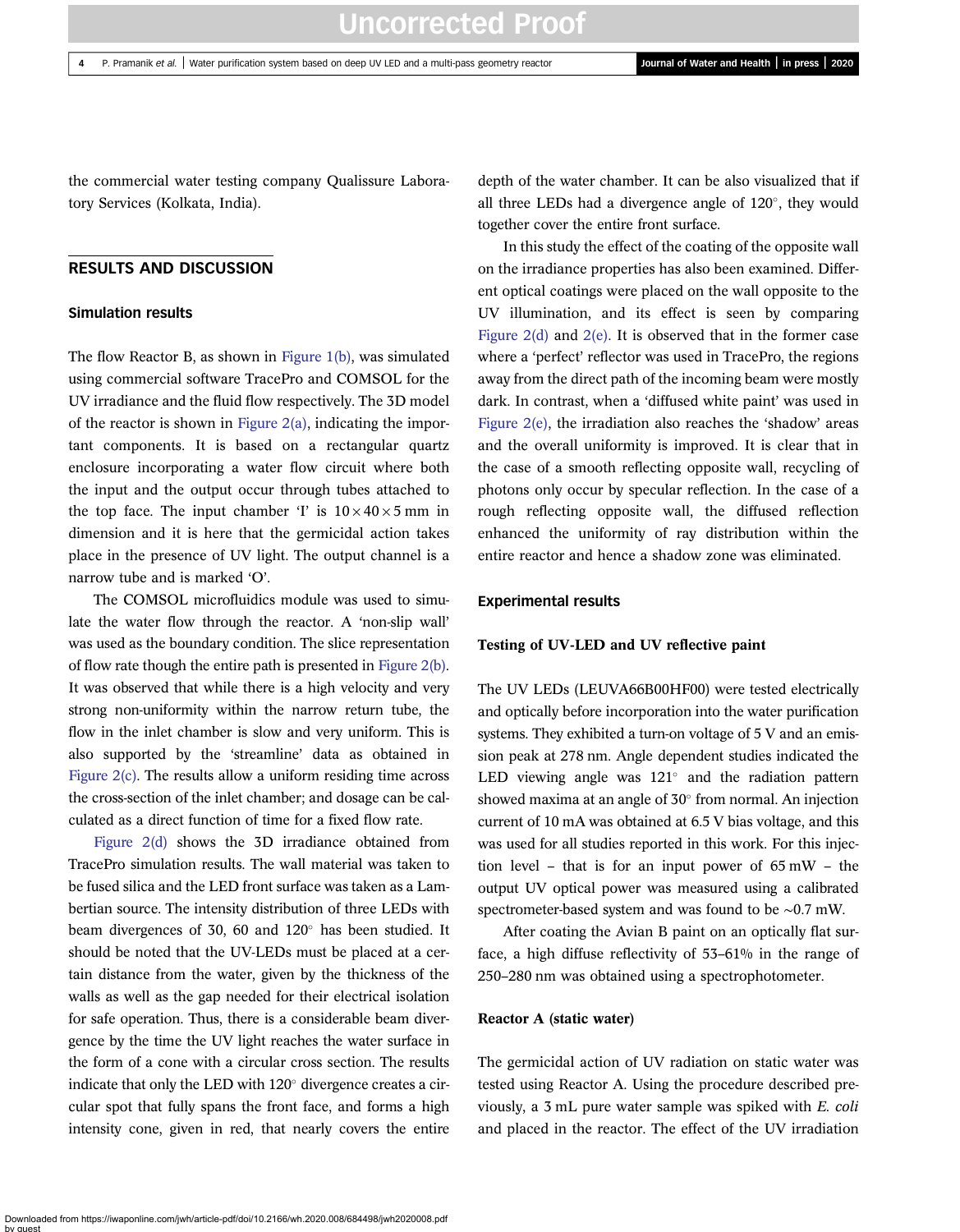#### 5 P. Pramanik et al. | Water purification system based on deep UV LED and a multi-pass geometry reactor **Journal of Water and Health | in press | 2020**



Figure 2 | (a) Schematic of UV irradiation Reactor B, (b) slice and (c) streamline representation of water flow using COMSOL Multiphysics; TracePro 3D irradiance results are shown for perfect rear mirror (d) and diffused white coating (e).

was tested by withdrawing samples periodically and carrying out standard CFU counting process. The results are shown in Figure 3.

While before exposure the CFU/mL count was found to be as high as  $10^5$ , it was observed that only a 3 min exposure time is sufficient to reduce the count to  $10^2$  CFU/mL. From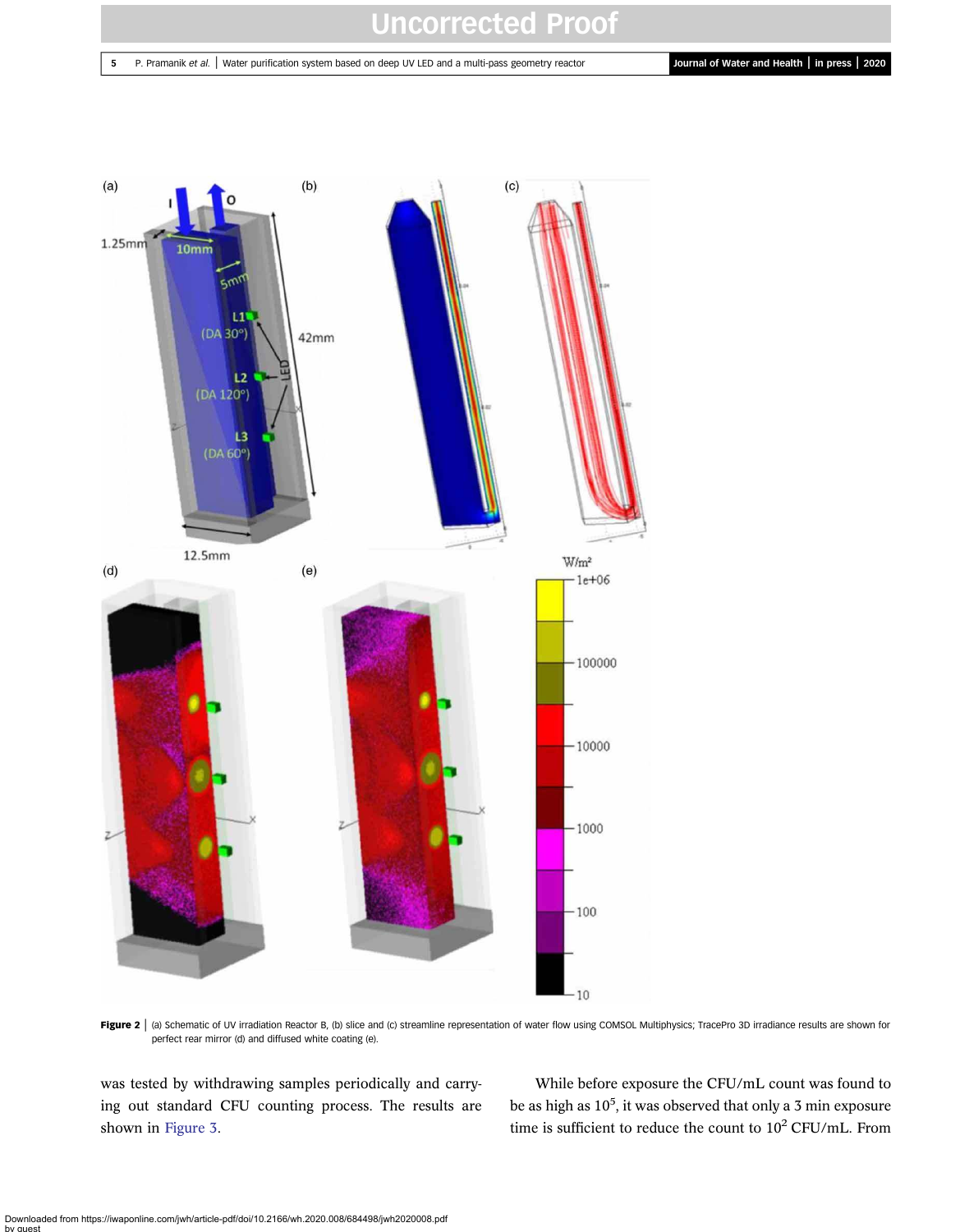

Figure 3 | Plating results as function of UV irradiation time for static autoclave/DI water spiked with DH5 alpha strain of E. coli in Reactor A.

the electrical and optical measurements on the LED devices, we calculate that an exposure of 130 mJ of UV radiation was sufficient to reduce the bacterial count of 3 mL of DH5 alpha spiked water sample by three orders of magnitude, and the electrical power requirement was 65 mW. Continued exposure causes a further reduction of bacterial colony counts, but the error margin in our measurements is too high to make a quantitative comparison for longer times.

It should be noted that the original water sample used in this experiment before spiking with bacteria was obtained from a pure source, i.e. 18 MOhm DI water, which was autoclaved before use. UV irradiation experiments were carried out on water samples collected from various sources, and the results are given below. These include: (a) DI/autoclave water, as before, (b) domestic tap water and (c) unfiltered river water. UVtransmitivity measurements were initially carried out using DI/autoclave water as the reference and the results are shown in Figure 4(a). It was observed that the UV-transmitivity of tap water was about 96% of that for DI/ autoclave water at 278 nm, while that for unfiltered river water this value reduced to 67%. This can be attributed to different levels of dissolved solids, suspended particles and biological contamination.

Test-samples were formed upon spiking DH5  $\alpha$  bacterial strain of *E. coli* into these three types of water and were UV irradiated using the static Reactor A. As shown in Figure 4(b), it was observed that after plating and incubation the log inactivation for different water samples were not uniform. Reduction by a factor of 419 was obtained for autoclave water, but only by a factor of 7 for unfiltered tap water, and 14 for river water. These results may be linked to the presence of particulates and other contaminants which affect the transmission of UV light and therefore affect germicidal action. Even though the overall transmitivity was measured to be 96% for tap water, strong local variations may occur leaving unexposed volumes. The results comparing domestic tap water to river water need to be explained by other factors such as the possible presence of natural anti-bacterial elements. These results indicate that an initial particle filtration should be an integral part of the water purification system based on such weak UVC-LEDs.



Figure 4 | (a) UV transmitivity through water from different sources and (b) CFU/mL values as function of UV irradiation time for three different types of water spiked with DH5 alpha strain of E. coli.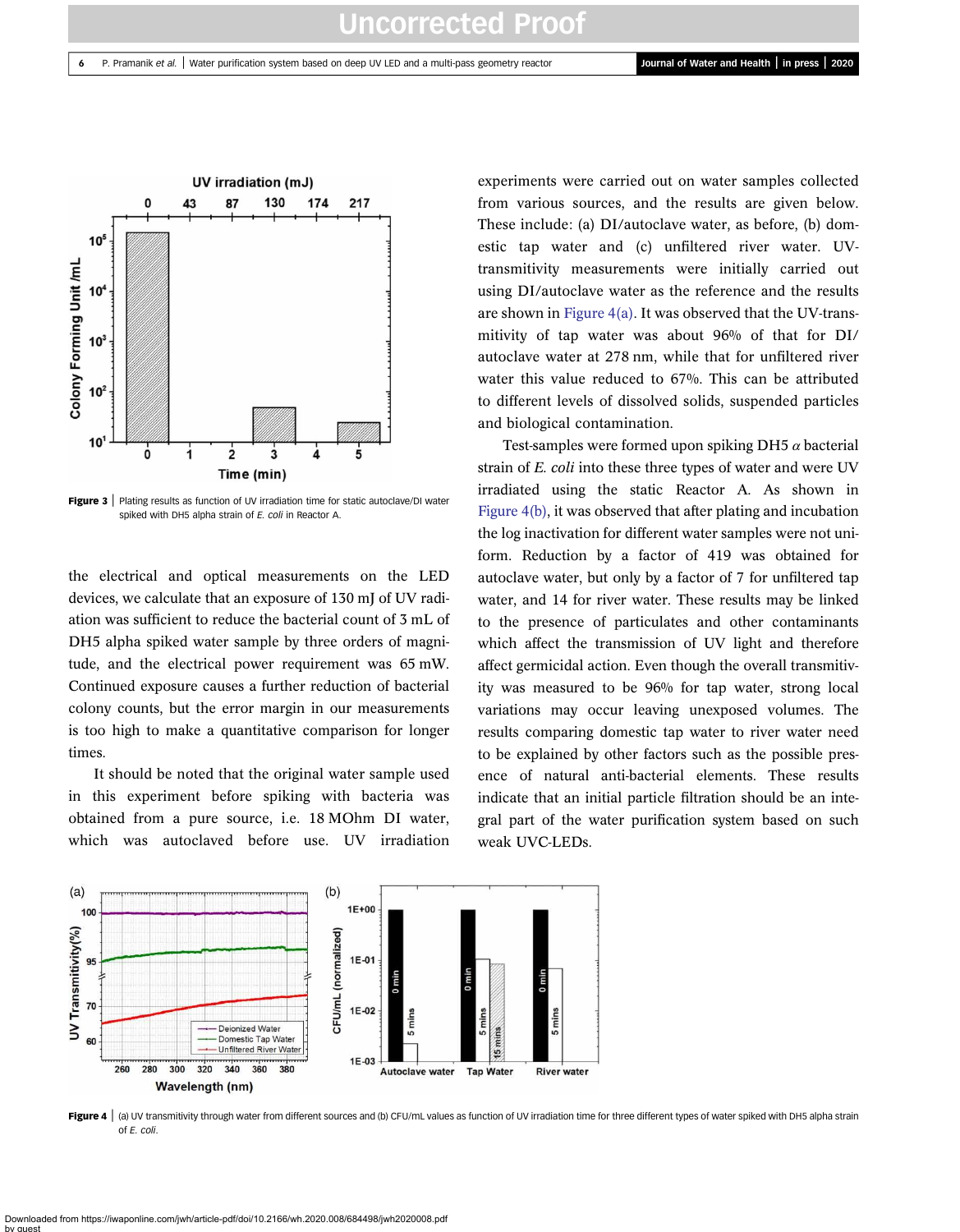Table 1 | Culture results as function of UV irradiation passes for autoclave/DI water spiked with DH5 alpha strain of  $E$  coli in a multi-pass geometry reactor

| SI. no.        | Sample<br>details | <b>Test method</b>             | <b>Characteristic</b> | <b>Results</b>      |
|----------------|-------------------|--------------------------------|-----------------------|---------------------|
|                | Initial           | APHA 23rd edn.<br>2017, 9222 I | $E.$ coli/mL          | $4.3 \times 10^{4}$ |
| 2              | Two passes        |                                |                       | $4.4 \times 10^{2}$ |
| 3              | Six passes        |                                |                       | $3.8\times10$       |
| $\overline{4}$ | Ten passes        |                                |                       | $1.2 \times 10$     |

#### Reactor B (flowing water)

The effect of UV irradiation on flowing water was tested using Reactor B, as described in the experimental methods above. The UV exposure was carried out for a total of 10 such passes, each pass consisting of about 13 min with a gap of a few minutes between passes, taking care that no fluid was retained in the lines at the end of each pass. The test sample was 150 mL of water spiked with DH5 $\alpha$  and three UV-LEDs were used in the system. The electrical power was maintained at the same level during the entire irradiation process.

Samples were collected at the completion of the passes, which were then tested both in-house by the plating technique described previously and by M/S Qualissure Laboratory Services, which is a certified testing facility at Kolkata. Their report, which correlates well with in-house results, is shown in Table 1. The *E. coli* count per mL reduced from 4.3  $\times$  10<sup>4</sup> to 4.4  $\times$  10<sup>2</sup> in two passes, and finally to 12 in 10 passes, taking a total of 160 min. We have to stress that only three LEDs were employed and the total electrical power requirement was only 300 mW.

#### SUMMARY AND CONCLUSIONS

In this work reactors for static and flow-through geometry were implemented for the purpose of UV LED based germicidal action on *E. coli* bacteria-spiked water samples. The initial study of UV irradiation was performed on 3 mL pure (DI/autoclave) water inside static geometry and a reduction of three orders was obtained for UV irradiation of 130 mJ from a single LED source. These results were extended to study water samples from different sources

using the same reactor geometry. Subsequently, the complexity of the reactor design was expanded for a flowthrough geometry using a multi-pass process. Our experimental results indicate that for 150 mL of water deliberately spiked with a DH5 alpha strain of *E. coli*, a reduction from  $10^4$  to 12 CFU/mL can be obtained using only three LEDs.

This multi-pass geometry has many advantages, especially its low cost, effective mixing, stability, portability, and low power requirement. The limitation is that it takes longer for the process, which can be easily scaled down using additional LEDs, and a cost-time balance can be achieved, depending on the particular requirements. Furthermore, additional units can be placed in parallel to further enhance the process rate. This method has the advantage of real-time modification of process parameters by turning on or off these additional reactor modules according to the requirement and the electrical power available. This property of auto-scaling is important as it adds flexibility to the system, which can switch between a highpower high-throughput or a lower-power low-throughput mode depending on the level of disinfection needed and the electrical power available.

### ACKNOWLEDGEMENTS

This work was funded by the Science and Engineering Research Board (SERB) National Post-Doctoral Fellowship (NPDF) scheme, Government of India. PP (PDF/2017/ 001605) would like to thank DST for funding their work. This work was carried out using the facilities at the Center for Research in Nanoscience and Nanotechnology, University of Calcutta.

#### **REFERENCES**

- Almquist, C., Fyda, S., Godby, N. & Miller, M. E. 2017 An investigation on the use of ultraviolet light emitting diodes (UV LEDs) in a plug-flow reactor for water treatment. *Environ. Prog. Sustain. Energy* 36 (3), 857–863.
- Bettles, T. 2011 Putting Deep UV LEDs to Work. *Compound Semiconductor* January/February, 37–41.